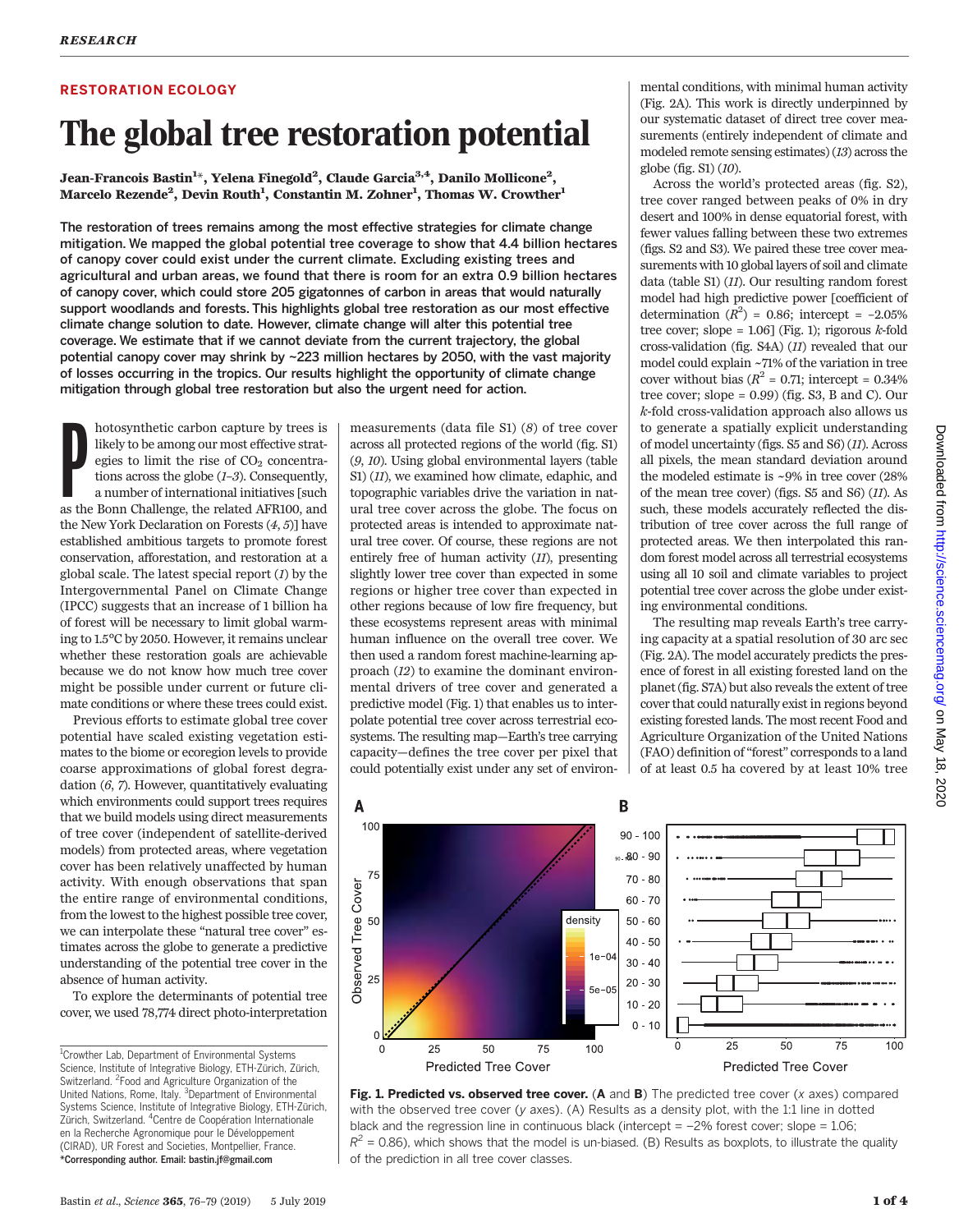cover and without agricultural activity or human settlements (14). Using this definition, our map reveals that about two-thirds of terrestrial land, 8.7 billion ha, could support forest (table S2). That value is 3.2 billion ha more than the current forested area (fig. S7A) (11, 15). We estimate that 1.4 billion ha of this potential forest land is located in croplands (>99%) and urban areas (<1%), as delineated by the European Space Agency's global land cover model (fig. S7B and table S2) (16), and 1.5 billion ha with croplands as delineated by Fritz et al. (fig. S7C and table S2) (17). Therefore, ~1.7 billion to 1.8 billion ha of potential forest land (defined as >10% tree cover) exists in areas that were previously degraded, dominated by sparse vegetation, grasslands, and degraded bare soils.

To avoid the pitfalls of categorical forest definitions, we also evaluated the tree canopy cover in a truly continuous scale (fig. S8). We refer to "canopy cover" as the area of the land that is covered by tree crown vertically projected to the ground (for example, 50% of tree cover over 1 ha corresponds to 0.5 ha of canopy cover) (fig. S8). By accounting for all levels of tree cover (from 0 to 100%), this approach balances the relative contribution of different forest types (such as woodlands, open forest, and dense forest) and of wooded lands outside forests (such as savannas) across the globe.

In total, 4.4 billion ha of canopy cover can be supported on land under existing climate conditions (pixel uncertainty = 28%; global uncertainty <1%) (table S2)  $(11)$ . This value is 1.6 billion ha more than the 2.8 billion ha existing on land today (10, 15). Of course, much of the land that could potentially support trees across the globe is currently used for human development and agriculture, which are necessary for supporting an ever-growing human population. On the basis of both the European Space Agency's global land cover model (16) and on Fritz and colleagues cropland layer (17), we estimate that 0.9 billion hectares are found outside cropland and urban regions (Fig. 2, B and C, and table S2) (11) and may represent regions for potential restoration. More than 50% of the tree restoration potential can be found in only six countries (in million hectares: Russia, +151; United States, +103; Canada, +78.4; Australia, +58; Brazil, +49.7; and China, +40.2) (data file S2), stressing the important responsibility of some of the world's leading economies. By comparing our country-level results to the commitments of 48 countries in the Bonn Challenge (4), we can provide a scientific evaluation of the country-level restoration targets. Approximately 10% of countries have committed to restoring an area of land that considerably exceeds the total area that is available for restoration (data file S2). By contrast, over 43% of the countries have committed to restore an area that is less than 50% of the area available for restoration. These results reinforce the need for better country-level forest accounting, which is critical for developing effective management and restoration strategies. Of course, it remains unclear what proportion of this land is public or privately



Fig. 2. The current global tree restoration potential. (A) The global potential tree cover representing an area of 4.4 billion ha of canopy cover distributed across the world. (B and C) The global potential tree cover available for restoration. Shown is the global potential tree cover (A), from which we subtracted existing tree cover (15) and removed agricultural and urban areas according to (B) Globcover (16) and (C) Fritz et al. (17). This global tree restoration potential [(B) and (C)] represents an area of 0.9 billion ha of canopy cover (table S2).

owned, and so we cannot identify how much land is truly available for restoration. However, at a global scale, our model suggests that the global forest restoration target proposed by the IPCC  $(1)$  of 1 billion ha (defined as  $>10\%$  tree cover) is undoubtedly achievable under the current climate. By scaling these forest area calculations by biome-level mean estimates of carbon storage (18, 19), we estimate that vegetation in the potential restoration areas could store an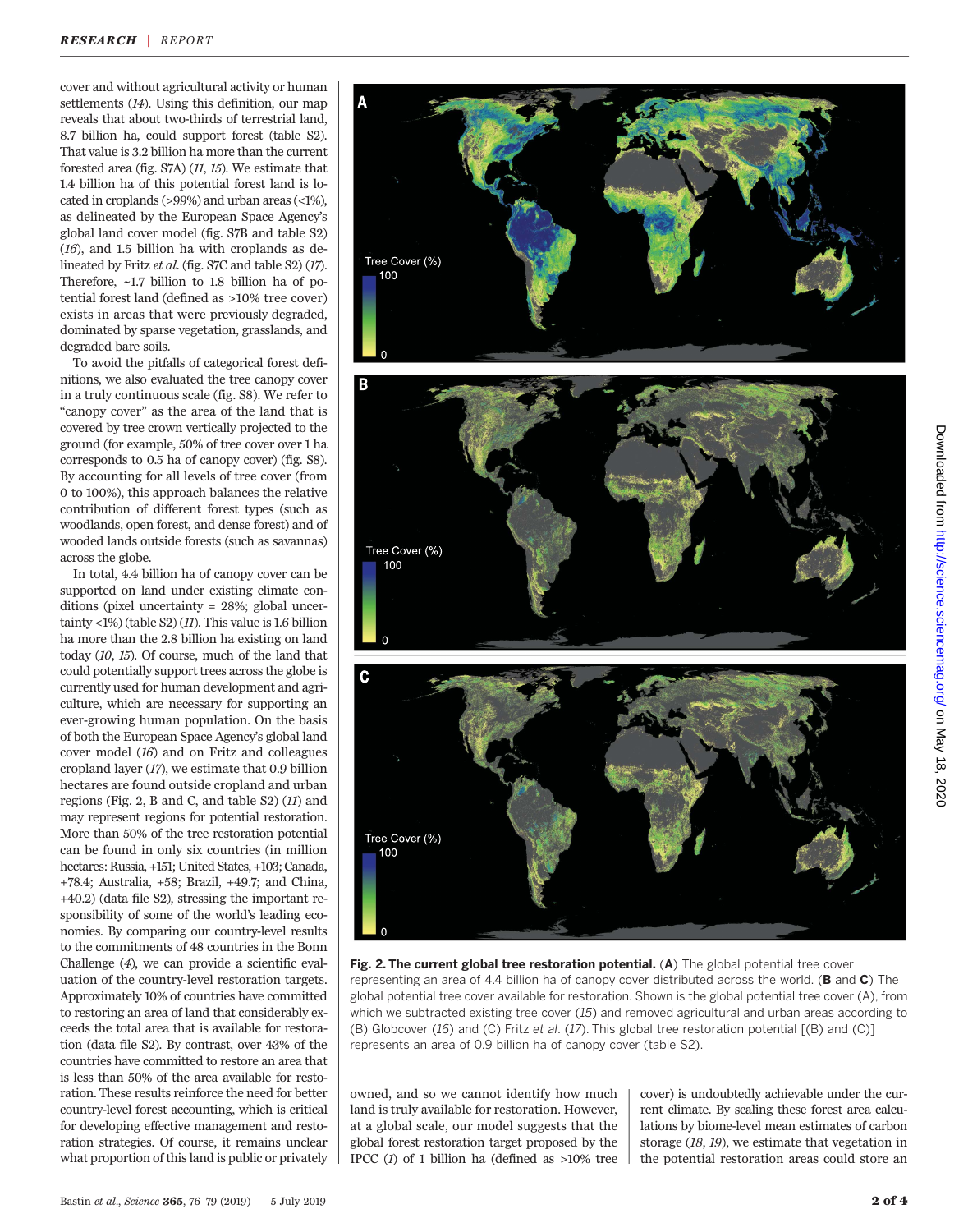

Fig. 3. Risk assessment of future changes in potential tree cover. (A) Illustration of expected losses in potential tree cover by 2050, under the "business as usual" climate change scenario (RCP 8.5), from the average of three Earth system models commonly used in ecology (cesm1cam5, cesm1bgc, and mohchadgem2es). (B) Quantitative numbers of potential gain and loss are illustrated by bins of 5° along a latitudinal gradient.

additional 205 gigatonnes of carbon (GtC) if they were restored to the status of existing forests (table S2).

Our model accurately depicts the regions where tree growth is possible under existing environmental conditions. However, changing climate conditions may alter the area of land that could support forest growth over the rest of the century, a point that needs to be considered when developing long-term restoration projects. We tested this possibility by rerunning our potential tree cover model under future climate conditions, projected under three Earth System Models (10) and two Representative Concentration Pathways (RCP) scenarios (RCP 4.5 and 8.5) (1). Under both scenarios, the global tree carrying capacity is lower than the present day potential because of reductions in the potential area of tropics. This is in stark contrast to most current model predictions, which expect global tree cover to increase under climate change (20). Although warming is likely to increase tree cover in cold regions with low tree cover (for example, in northern boreal regions such as Siberia) or with existing open forests (such as in tropical drylands) (Fig. 3), our model highlights the high probability of consistent declines of tropical rainforests with high tree cover. Because the average tree cover in the expanding boreal region (30 to 40%) is lower than that in declining tropical regions (90 to 100%), our global evaluation suggests that the potential global canopy cover will decrease under future climate scenarios, even if there is a larger total forest area with >10% tree cover. Therefore, despite potential increases in canopy cover in boreal (~130 Mha), desertic (~30 Mha), montane (~30 Mha), and temperate (~30 Mha) regions, the potential loss of forest habitat in tropical regions (~450 Mha) leads to a global loss of 223 Mha of potential canopy cover by 2050, correspond-

ing to 46 GtC (Fig. 3B and table S3). Such risks of loss do not account for future changes in land use, such as pasture and cattle raising (7), which might also contribute to the urgency of the situation.

These models of future changes in tree cover potential reveal insights into how the structure of vegetation might change over time. Of course, these models are characterized by high uncertainty because, unlike the present-day interpolations, we rely on extrapolation of our machine-learning models outside of the existing range of global climate conditions. These extrapolations cannot be considered to be future projections of potential forest extent because they do not incorporate any of the ecological, hydrological, and biogeochemical feedbacks that would be associated with changes in forest cover. For example, it is possible that elevated  $CO<sub>2</sub>$  concentrations under future climate scenarios might enhance the growth of those existing trees, although recent evidence suggests that increased growth rate does not necessarily translate to increase of carbon storage (21). However, our approach has a strong predictive power to describe the potential tree cover in the absence of humans under any given set of future climate scenarios.

The global photointerpretation dataset offers the capacity to characterize the potential tree cover under any given set of environmental conditions. The resulting openly accessible map can serve as a benchmark map to assess restoration opportunities (such as tree planting and natural assisted regeneration) around the globe, with a tree cover of reference that respects the natural ecosystem type (for example, from wooded savannah to dense forest). However, restoration initiatives must not lead to the loss of existing natural ecosystems, such as native grasslands, that can support huge amounts of natural biodiversity and carbon. Using existing global landcover layers (15–17), our maps reveal that there is likely to be space for at least an additional 0.9 billion ha of canopy cover. If these restored woodlands and forests were allowed to mature to a similar state of existing ecosystems in protected areas, they could store 205 GtC. Of course, the carbon capture associated with global restoration could not be instantaneous because it would take several decades for forests to reach maturity. Nevertheless, under the assumption that most of this additional carbon was sourced from the atmosphere, reaching this maximum restoration potential would reduce a considerable proportion of the global anthropogenic carbon burden  $(\sim 300 \text{ GtC})$  to date  $(I)$ . This places ecosystem restoration as one of the most effective solutions at our disposal to mitigate climate change.

## REFERENCES AND NOTES

- 1. Intergovernmental Panel on Climate Change (IPCC), An IPCC Special Report on the Impacts of Global Warming of 1.5 °C Above Pre-Industrial Levels and Related Global Greenhouse Gas Emission Pathways (IPCC, 2018).
- B. W. Griscom et al., Proc. Natl. Acad. Sci. U.S.A. 114, 11645–11650 (2017).
- 3. S. L. Lewis, C. E. Wheeler, E. T. A. Mitchard, A. Koch, Nature 568, 25–28 (2019).
- 4. United Nations Environment Programme (UNEP), The Bonn Challenge (2011).
- 5. UN Climate Summit, New York Declaration on Forests (2014).
- 6. P. Potapov, L. Laestadius, S. Minnemeyer, Global Map of Potential Forest Cover (World Resources Institute, 2011). K.-H. Erb et al., Nature 553, 73-76 (2018).
- 8. A. Bey et al., Remote Sens. 8, 807 (2016).
- 9. United Nations Educational, Scientific and Cultural Organization (UNESCO), The World Database on Protected Areas (UNESCO, 2011).
- 10. Materials and methods are available as supplementary materials.
- 11. K. R. Jones et al., Science 360, 788–791 (2018).
- 12. L. Breiman, Mach. Learn. 45, 5–32 (2001).
- 13. J.-F. Bastin et al., Science 356, 635-638 (2017).
- 14. Food and Agriculture Organization (FAO), Global Forest Resources Assessment 2020: Terms and Definitions (FAO, 2018).
- 15. M. C. Hansen et al., Science 342, 850–853 (2013).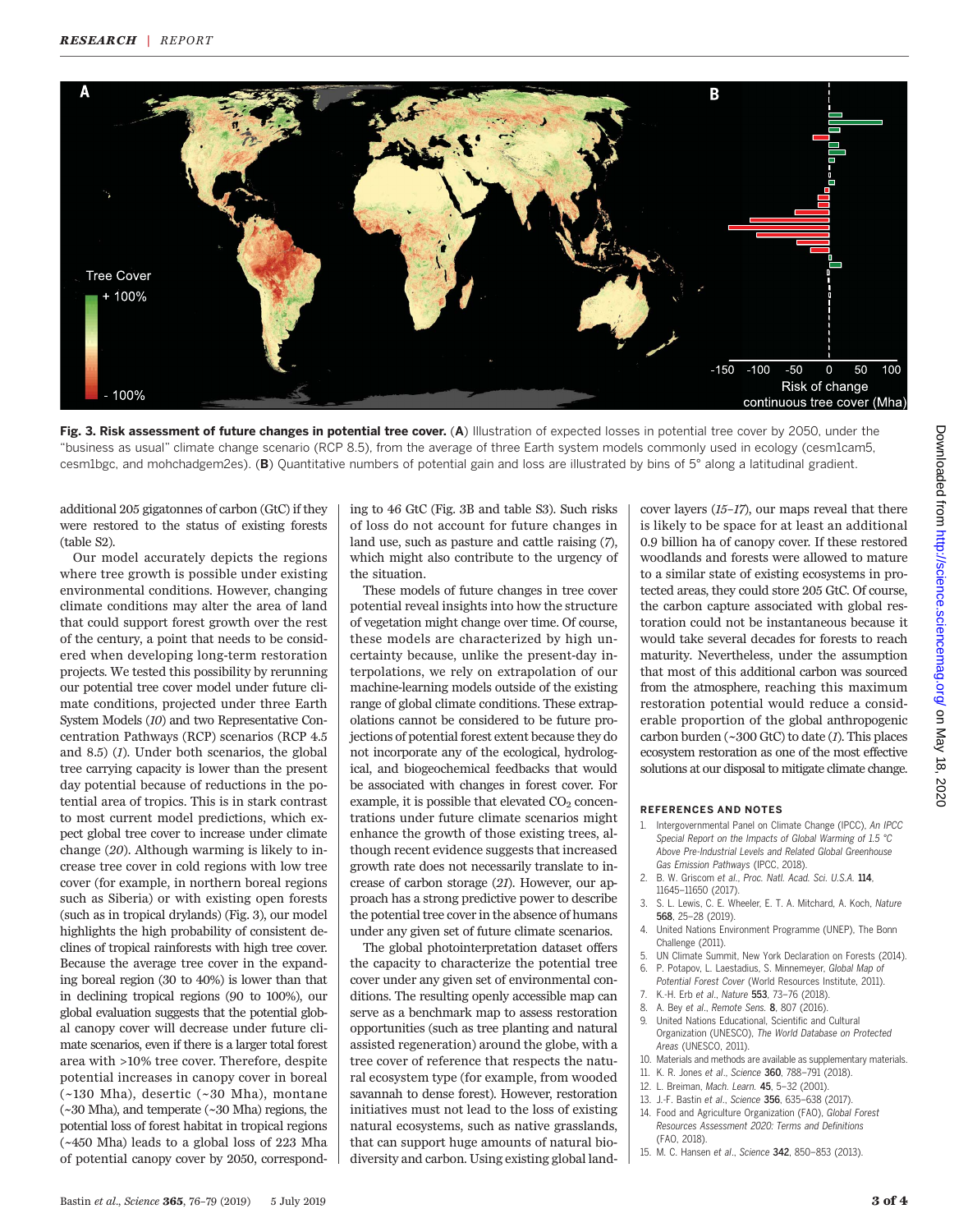- 16. O. Arino et al., Global Land Cover Map for 2009 (GlobCover 2009) (European Space Agency, Université catholique de Louvain, PANGAEA, 2012).
- 17. S. Fritz et al., Glob. Chang. Biol. 21, 1980–1992 (2015).
- 18. Y. Pan et al., Science 333, 988–993 (2011).
- 19. J. Grace, J. Jose, P. Meir, H. S. Miranda, R. A. Montes,
- J. Biogeogr. 33, 387-400 (2006).
- 20. X.-P. Song et al., Nature 560, 639–643 (2018).
- 21. U. Büntgen et al., Nat. Commun. 10, 2171 (2019).

## ACKNOWLEDGMENTS

We warmly thank all the members of the Crowther lab team, not listed as coauthors of the study, for their incredible support. We also are very grateful to the Google Earth Outreach team for allowing us the storage expansion for our laboratory. Funding:

This work was supported by grants to T.W.C. from DOB Ecology, Plant-for-the-Planet, and the German Federal Ministry for Economic Cooperation and Development. The data collection was partially supported by the International Climate Initiative of the Federal Ministry for the Environment, Nature Conservation, Building and Nuclear Safety of Germany and FAO's Action Against Desertification, funded by the European Union. Author contributions: J.-F.B. conceived the study. J.-F.B. and D.R. performed the analyses. J.-F.B., Y.F., C.G., D.M., M.R., D.R., C.M.Z., and T.W.C. wrote the manuscript. Competing interests: The authors declare that there are no competing interests. Data and materials availability: All data are available in the manuscript or the supplementary materials. The global tree cover potential map, corresponding to Fig. 2A, is accessible online for visualization at https://bastinjf\_climate. users.earthengine.app/view/potential-tree-cover, the Earth engine

script to produce the map is accessible online at https://code. earthengine.google.com/ee5cf5186b5ad0f659cc7a43054f072c, and all related layers are accessible online at www.crowtherlab. com or upon request to the corresponding author.

#### SUPPLEMENTARY MATERIALS

science.sciencemag.org/content/365/6448/76/suppl/DC1 Materials and Methods Figs. S1 to S12 Tables S1 to S3 References (22–29) Data Files S1 and S2

21 February 2019; accepted 21 May 2019 10.1126/science.aax0848